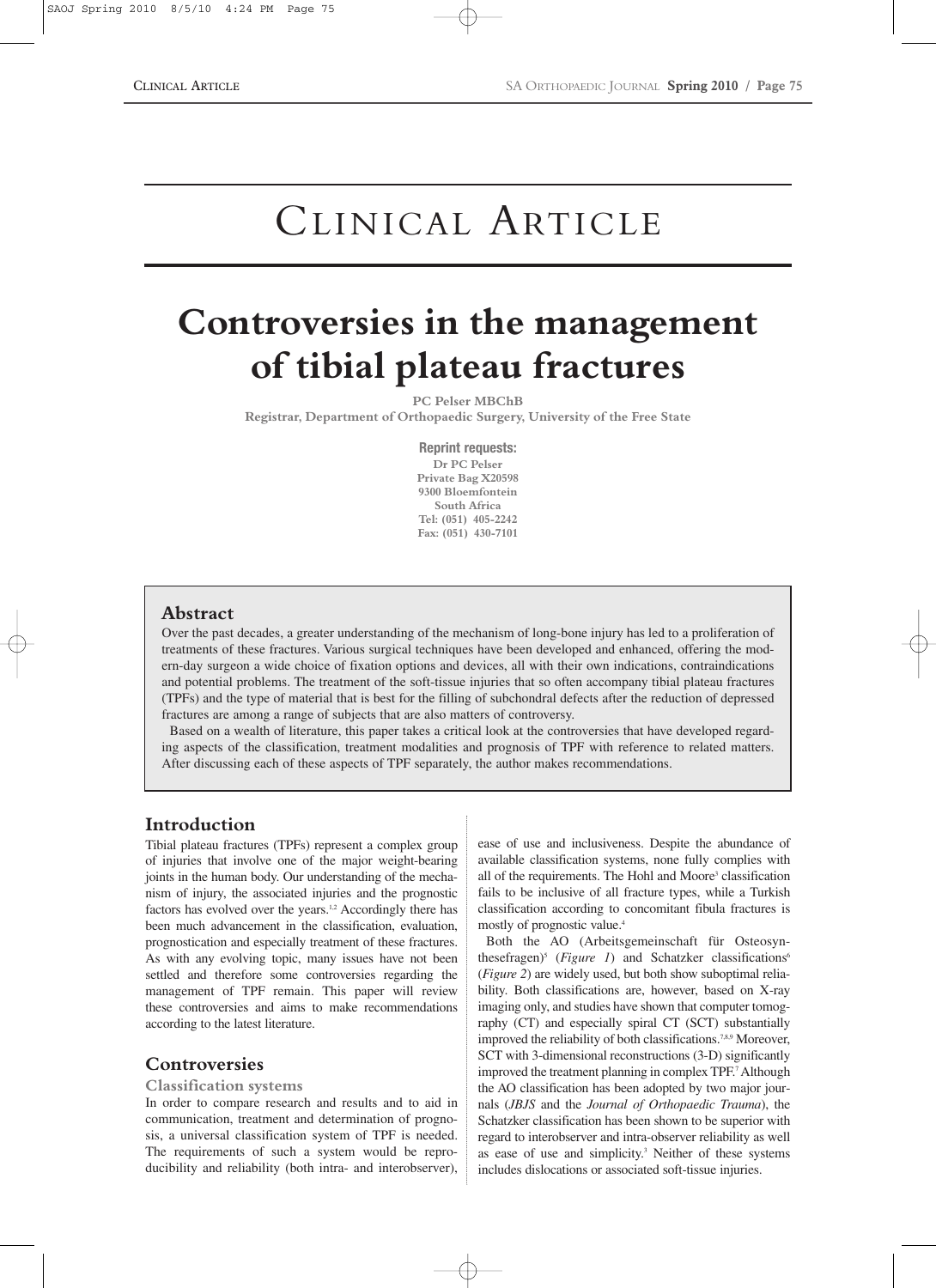#### **Recommendation**

Familiarity with any one classification will lead to better reliability, therefore a surgeon or institution should adopt either the AO or Schatzker classification and use it consistently. If plain X-rays fail to facilitate classification of a fracture, or in complex fractures, CT or SCT 3-D should be obtained. Attention must be paid to associated injuries and dislocations. For research and publication purposes, it seems to be prudent to include both classification systems.

### **Imaging and radiology**

Radiological evaluation of TPF always commences with a trauma series of X-rays (XR) (*Figure 3*). These will routinely include anteroposterior (AP), lateral and oblique views.2 Due to the complex nature of these injuries and the high incidence of associated injuries, further imaging is often necessary. The role of CT and MRI (magnetic resonance imaging) is still controversial to some extent.

CT is more effective in demonstrating the fracture anatomy (*Figure 4*) and amount of fragments than XR and has been shown to increase the accuracy of fracture classification and surgical planning.<sup>7</sup> This is especially true for complex and bicondylar TPF. According to Mui *et al*, CT can even be utilised to exclude ligament injury.10 SCT delivers a lower XR dose than conventional XR tomographic studies.7

MRI has a high sensitivity for demonstrating soft-tissue injuries (*Figure 5*) and is also effective in demonstrating the fracture pattern.10 Due to the high rate of concomitant soft-tissue injuries in TPF, there is a move towards more frequent MRI studies.<sup>11</sup> The limitations to this approach are the high cost of MRI and its limited availability.

#### **Recommendation**

Standard AP, lateral and oblique XR films must form the basis for diagnosis, classification and surgical planning in TPF. CT and SCT-3D are indicated in complex fractures (Schatzker 4-6) or where classification and surgical planning cannot be made on XR alone. It is also used to diagnose hidden fractures not seen on XR. MRI is most useful for the pre-operative diagnosis of meniscus and ligamentous injuries in TPF that would otherwise have been treated percutaneously or conservatively.<sup>12</sup>

XR tomography has been replaced by SCT-3D.

#### **Indications for surgical treatment**

There is general consensus in the literature that TPFs that are stable and show minimal displacement do not require surgery.<sup>6,13,14</sup> Contraindications to surgery have also been well established, namely severe soft-tissue swelling, active infection near the fracture site, comorbid conditions that preclude anaesthesia or appropriate postoperative rehabilitation, as well as surgeon or implant incapability to address the injury.<sup>13</sup>





**Figure 2.**  Schatzker classification of TPF



**Figure 3.**  X-ray picture of TPF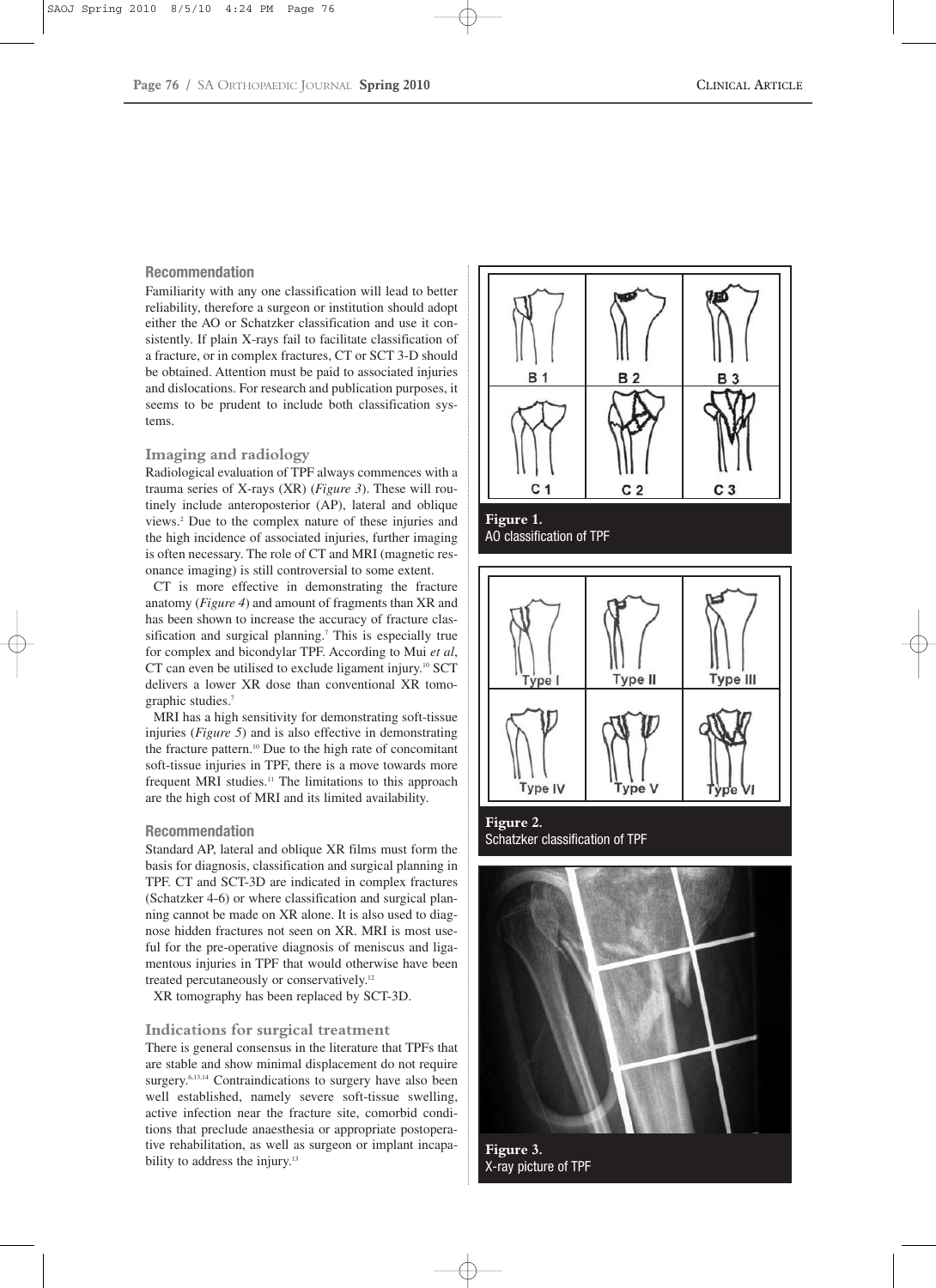

**Figure 4.**  CT image of a depressed TPF



**Figure 5.**  MRI image of soft-tissue injuries with a TPF

The precise amount of fracture displacement, angulation, articular depression and condylar widening as well as associated soft-tissue injuries that require surgical intervention are still matters of debate. The main reason for this is the lack of correlation between the abovementioned parameters and the clinical outcome. 15-20 This is further confounded by patient age, health status and functional demands. Despite all these variables, there are some indications for surgery that seem to be well accepted.13,15

## **Recommendation**

Fracture-specific indications for surgery are the following:

- intra-articular step-off of more than 2 mm
- condylar widening of more than 5 mm
- angulation (varus-valgus or sagittal) more than 5°
- Other indications for surgery would be:
- associated compartment syndrome
- ipsilateral tibia or fibula fractures
- compound fractures

The appropriate management should be individualised in each case according to these guidelines and patientspecific factors.

# **Surgical technique and fixation modalities**

Various surgical techniques and approaches have been described, all with their own advantages and disadvantages. Likewise, numerous fixation options and devices are available, all with their own indications, contraindications and potential problems. The treatment of associated soft-tissue injuries and variable options for cancellous defect augmentation are also matters of controversy.

## **Approach and incision**

Due to the relative subcutaneous nature of the tibia and the associated soft-tissue injuries with TPF, there is a high risk for wound complications.2,21,23 The matter is complicated by the need for excellent reduction and fracture visualisation, stable fixation and the extent of the fracture. The amount of soft-tissue dissection necessary with single or double incisions varies significantly. When the likelihood of future knee arthroplasty is also taken into consideration it becomes clear that the surgical approach in TPF is of utmost importance.

Although a single anterior incision allows access to both tibial condyles and has the fewest implications for future arthroplasty surgery, it necessitates extensive soft-tissue dissection and has the potential of wound complications.21,24 A dual-incision approach for double plating reduces the risk of wound breakdown when compared to a single incision due to more direct access to the fracture and less dissection.<sup>18,22</sup> Locking-plate technology might obviate the need for medial exploration and instrumentation and allow minimallyinvasive techniques through an anterolateral incision in many bicondylar TPFs.<sup>2,24,25,26</sup>

#### **Recommendation**

A two-incision approach centred over the fragments but not directly over the plates is recommended for bicondylar TPFs that are not amenable to lateral locking-plate fixation alone. Care must be taken to leave an adequate skin gap between the incisions.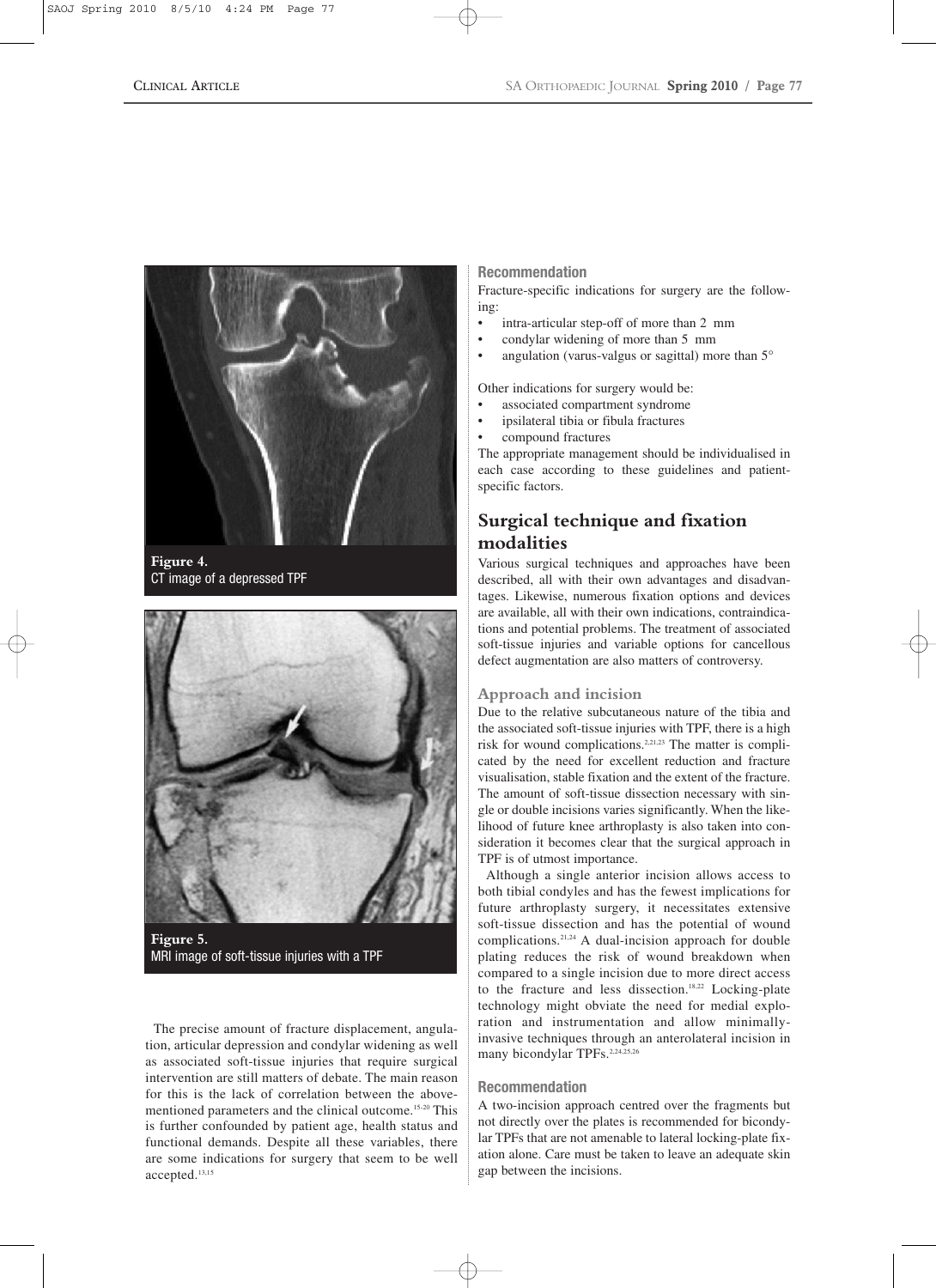A single anterolateral incision is sufficient for fractures that can be stabilised with lateral buttress plating or locking plates and the dissection can be further minimised by using minimally invasive techniques.

A posteromedial incision is indicated for medial fracture-dislocations, posteromedial-plateau fractures and posterior metaphyseal-wedge fractures.

#### **Raft screws**

Treatment of split-depression fractures of the lateral plateau (Schatzker 2 and 3) entails reduction of the articular surface and augmentation of the subsequent cancellous cavity. Fixation can then be accomplished by subchondral parallel screws with or without a lateral buttress plate. Traditionally two large-fragment 6.5 mm cancellous lag screws were used, but alternative methods utilising small-fragment 3.5 mm screws have been described,<sup>1,27,28</sup> as well as cannulated screws and arthroscopic assistance.<sup>29,30</sup> Biomechanical studies show that smaller screws placed nearer to the subchondral bone have adequate construct stiffness while providing greater support to prevent depression and more favourable elasticity underneath the articular cartilage than larger screws.<sup>27</sup>

#### **Recommendation**

Buttress plating in Schatzker-type 1, 2 and 3 fractures to support raft-screw fixation is necessary for all TPFs with poor bone quality or fragment instability.<sup>2,29</sup>

A raft made up of four parallel 3.5 mm cortical screws is advisable for depressed TPFs with good bone stock and adequate augmentation of the defect. 27,28

#### **Lateral locking plate in medial TPF**

Medial TPF (Schatzker 4) treatment traditionally entailed medial buttress plating, but the problem of prominent hardware and the ease of use of laterally placed minimally invasive locking plates has challenged this treatment option. Buttress plating has been shown to allow less displacement of medial fragments than conventional lateral plating,31 but fixed-angle plates have greater stability than regular tension-band lateral plating.32 The size and position of the medial fragment determines whether lateral locking-plate fixation will have an adequate grip and stabilising effect on medial TPF.<sup>33</sup> Inadequate stabilisation of these fractures will lead to varus deformity of the tibia.<sup>12</sup>

#### **Recommendation**

Medial buttress plating through an anteromedial approach is indicated for isolated medial plateau fractures. Lateral locking plates are best suited for bicondylar fractures.

**Buttress plating in Schatzker-type 1, 2 and 3 fractures to support raft-screw fixation is necessary for all TPFs with poor bone quality or fragment instability**

## **Lateral locking plate vs dual plating in bicondylar TPF**

Lateral locking-plate fixation for bicondylar TPF has the advantage of a single lateral incision and therefore no devascularisation of the medial fragment and reduced wound complications.24 The fixed-angle construct is thought to have sufficient stability to treat these unstable fractures.2,25,34,35 Medial and lateral buttress plating with the resultant 'dead-bone sandwich' (*Figure 6*) has, however, been replaced by anteromedial anti-gliding plate and lateral buttress-plate combinations with less soft-tissue complications.36 This technique has the advantage over locking plates in that interfragmentary compression can be achieved through the plate and screws, and dual plating still remains the most rigid construct to treat bicondylar TPF.<sup>2,25</sup> Some studies suggest that the use of a lateral locking plate alone involves a higher risk of loss of reduction and malunion than dual plating.<sup>2,24,37</sup>

#### **Recommendation**

Although dual plating remains an effective form of treatment for bicondylar TPF, lateral locking plates (especially when combined with interfragmentary screws) is a good alternative, especially for high-energy injuries with severe soft-tissue compromise and medial wounds, as well as in osteoporotic fractures or poor bone quality (*Figure 7*).

The fracture configuration must be taken into consideration when applying lateral locking plates in order to recognise the need for alternative or additional fixation devices such as interfragmentary screws and posteromedial anti-gliding plates.<sup>33</sup>



**Figure 6.**  Dual plating of a complex TPF



**Figure 7.**  Lateral locking plating in TPF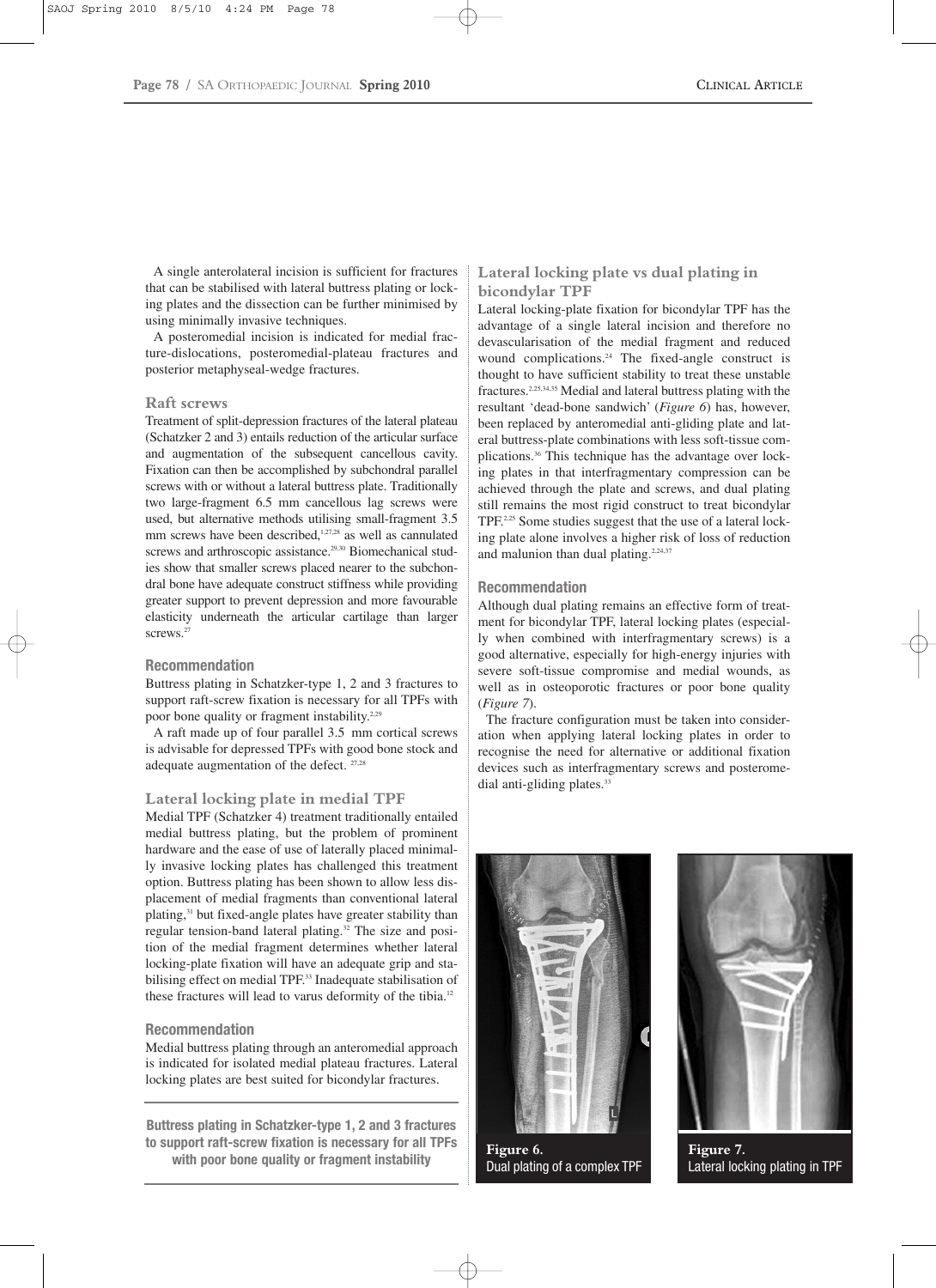#### **External fixation**

The use of spanning external fixators as part of the staged management of TPF, especially in high-energy injuries (*Figure 8*), is well established.22 A high index of suspicion should, however, be maintained for the development of compartment syndrome after restoration of length, and the foot should not be incorporated into the frame to facilitate clinical evaluation for compartment syndrome.<sup>38</sup> Some controversy remains, however, about the role of external fixators with or without minimal internal fixation and ring or fine-wire/Ilizarov frames. Although soft-tissue dissection and therefore also complications can be minimised with the use of external fixators, the maintenance of reduction can be problematic.39 Pin-track sepsis might be easily managed in most cases,19 but joint capsule penetration with resultant septic arthritis can be a major cause of morbidity.<sup>23</sup> Dormant infection after pin-track sepsis will be a concern in future arthroplasty, but limited soft-tissue dissection and less hardware and scarring will be beneficial.<sup>18</sup> Articular reduction and the identification and treatment of associated soft-tissue injuries are less effectively achieved through external fixation techniques, but this does not seem to cause any deterioration in the clinical outcome as compared to open reduction and internal fixation (ORIF).<sup>16,18,19</sup> A shorter duration of hospital stay and fewer complications with external fixation have to be weighed against patient discomfort and potential loss of motion.<sup>2</sup> Fine wire-ring fixation seems to be stronger than hybrid devices (*Figure 9*) or monolateral fixators, and compares favourably with double-plating techniques.<sup>40</sup>



**Figure 8.**  Spanning ex-fix for staged management of TPF



**Figure 9.**  Hybrid ex-fix for the treatment of TPF

## **Recommendation**

Fine wire-ring fixators (Ilizarov frames) are a good option in the treatment of TPF with extensive soft-tissue damage, severe metaphyseal-diaphyseal comminution, extension into the tibial shaft and limited intra-articular displacement.13 Articular reduction and fixation can be achieved by olive wires or minimal ORIF with percutaneous lag screws. Placement and care of pins must be meticulous to avoid complications. Pins must be placed outside the joint capsule and away from future sites of internal fixation.

#### **Arthroscopy**

Arthroscopic reduction and internal fixation (ARIF) in the treatment of TPF is reported to have fewer complications than ORIF, but since the technique has mostly been used in less severe fractures, this finding might be insignificant. The increase in theatre time might increase the risk of infective and thrombotic complications, but is off-set by faster rehabilitation and decreased hospital stay.<sup>23,41</sup> Fluid leakage and lower-leg compartment syndrome is a very real danger, but if the technique is applied carefully and correctly this can be prevented.14,29 Intra-articular visualisation aids in more precise fracture reduction, but adequate fixation and the application of bone graft or substitutes for depressed fractures remain essential for preventing displacement and poor outcome. 14,23 One of the most claimed advantages of ARIF is the ability to treat associated intra-articular lesions like meniscus tears, but the acute reconstruction of anterior cruciate ligament (ACL) injuries is not recommended due to the additional soft-tissue damage.14

#### **Recommendation**

ARIF remains an adjunct and non-essential technique in the treatment of low-energy TPF. Fluid inflow must be gravitational only and an early bone window through an anteromedial incision is recommended to enhance outflow.<sup>29</sup> Appropriate and adequate fixation must still be employed. Repair of tibial spine fractures, removal of small osteochondral fragments and debridement or repair of meniscus injuries can be done effectively.

## **Bone graft and substitutes**

The filling of subchondral defects after reduction of depressed fractures is generally accepted as necessary, but the type of material is still controversial.<sup>2</sup> Taking autogenous cancellous bone graft (usually from the iliac crest) has been standard practice, but the use of calcium phosphate cement (CPC), calcium sulphate, freeze-dried cancellous allograft, bovine xenograft and even trabecular metal has been proposed. 42-45 Iliac-crest graft harvesting is marred by the possibility of donor site morbidity and complications, but it remains the cheapest and most readily available option.<sup>46</sup> Yet, the total cost of treatment with CPC might actually be lower than that of autograft-treated patients due to faster rehabilitation and a shorter hospital stay.47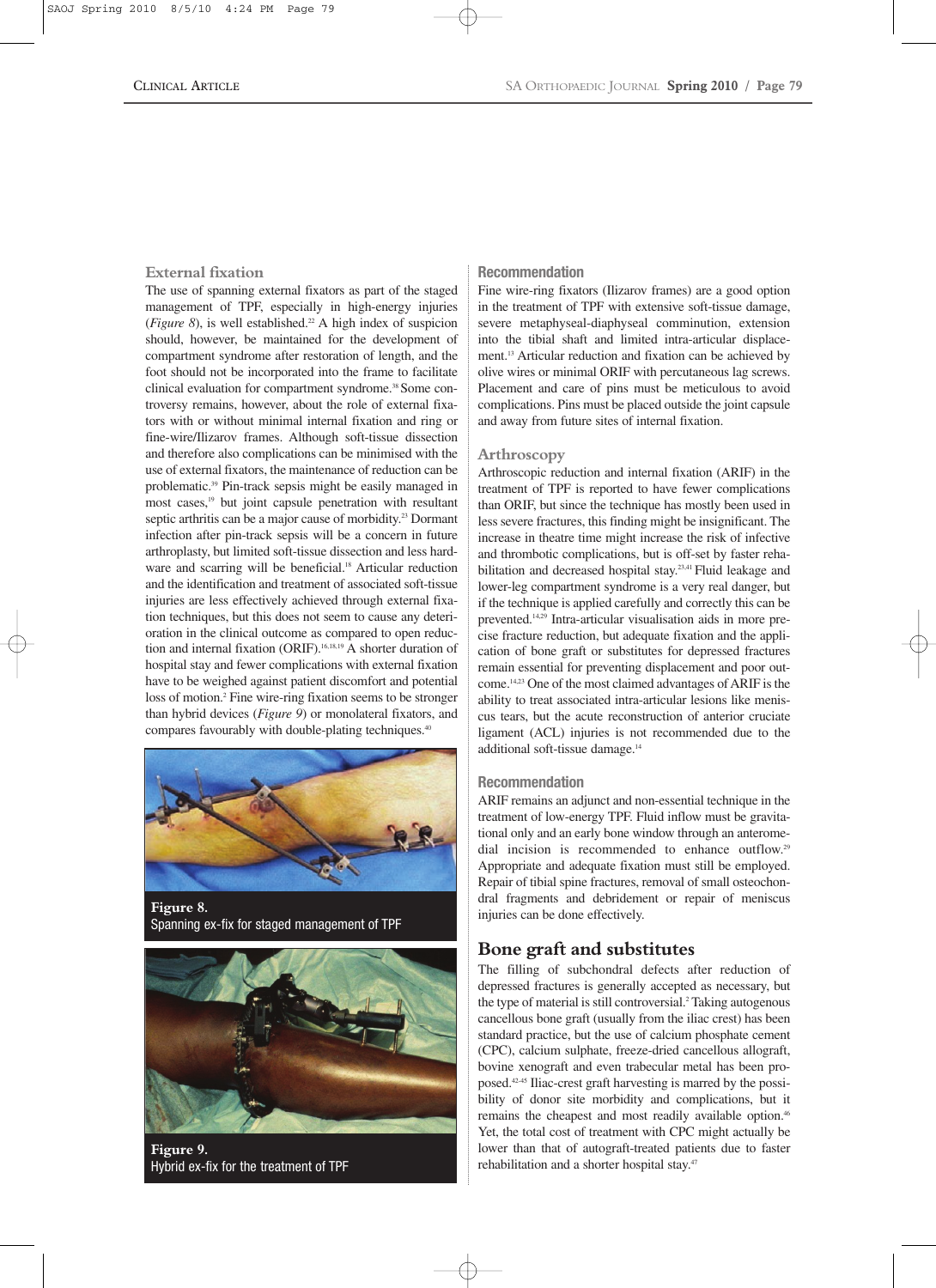Although the proximal tibial metaphysis has been shown to be a reliable donor site<sup>48</sup> it is of doubtful use in the scenario of acute TPF. For the treatment of TPF non-unions, autograft remains the golden standard. $49,50$ 

Studies have shown the stiffness and compressive strength of calcium phosphate and sulphate cement to be better than that of cancellous bone and therefore less fracture subsidence and even earlier weight bearing is possible.42,51 Calcium sulphate has become available in an injectable formula but the exothermic effect on the overlying chondrocytes is still to be determined. The rapid resorption rate has the advantage that intra-articular extravasation does not need to be removed.<sup>42</sup> Tricalcium phosphate (TCP) granules have faster bone integration than calcium phosphate, but do not allow immediate stability and have sub-optimal cavity filling.52 The newer CPC cures rapidly with an isothermic reaction, but slow absorption and incorporation necessitate the removal of intra-articular spillage.<sup>4,53</sup> Unlike allografts, CPC carries no risk for disease transmission, and no adverse wound effects have been reported.46,47,54-56

Osteochondral allograft can be successfully utilised in the treatment of articular defects after TPF, but is not indicated in the acute management of these fractures.<sup>57</sup>

#### **Recommendation**

Autogenous cancellous bone graft remains the golden standard in the treatment of depressed TPF. Injectable CPC is a viable alternative with obvious support from the industry. Careful application of CPC under fluoroscopic control (*Figure 10*) will effectively fill the subchondral gap with early stability, permitting faster rehabilitation. Stable fixation of the fracture should still be performed according to general guidelines.



**Figure 10.**  Intra-op fluoroscopy of CPC for filling of the subchondral defect after reduction of a TPF

**Treatment of associated soft-tissue injuries** Soft-tissue injuries associated with TPF are numerous and common, despite variable incidence reports in the literature.1,2,18,20,29,30,58 The most common findings are ACL injuries, lateral and medial meniscus lesions, collateral ligament injuries, posterior cruciate ligament injuries and patella-tendon avulsion. Popliteal artery injuries are rare but must not be missed. Likewise, peroneal nerve injuries are mostly associated with fracture-dislocation type injuries. Although accelerated post-traumatic osteoarthritis (OA) is seen in unstable knees after TPF,<sup>23</sup> clinical outcomes are similar for patients with and without initial intra-articular soft-tissue repair.18 Instability in the acute setting is difficult to confirm due to the underlying fracture, and as a late complication instability can be the cause or result of post-traumatic OA.59 Meniscus injuries are often detachments or in the red zone and therefore repairable,<sup>14,60</sup> while meniscectomy is associated with a poor outcome.<sup>23,59</sup> Fracture type, configuration and depression do not correlate with the incidence of meniscus injury, but MRI is both sensitive and specific for diagnosis.11 ACL repair is not advised in the acute setting and, due to arthrofibrosis, ACL-deficient knees may not show significant instability to necessitate reconstruction.<sup>41</sup>

#### **Recommendation**

Avulsion fractures need to be repaired as part of the initial management of TPF. Meniscus injuries can be repaired through open techniques or arthroscopy, but meniscectomy is contraindicated. Most collateral-ligament injuries have an acceptable outcome with conservative treatment. Likewise, ACL injuries only need secondary reconstruction if the knee is unstable after rehabilitation.

Pre-operative and postoperative assessment of the vascular and neurological status of the affected leg is of utmost importance at first presentation.

**Autogenous cancellous bone graft remains the golden standard in the treatment of depressed TPF. Injectable CPC is a viable alternative**

## **Rehabilitation**

The principle of stable fixation and early movement is of particular importance in TPF. Early range-of-motion exercises and continuous passive movement are used to prevent arthrofibrosis. The speed at which weight bearing can be allowed is, however, controversial.<sup>61</sup> Reports in the literature vary from partial weight bearing at two days postoperatively<sup>47</sup> to full weight bearing (FWB) at 6 to 8 weeks<sup>1,39</sup> and up to 12 weeks.<sup>17,24</sup> The convention is for FWB to be commenced at 6 weeks, but this might not be applicable for all fracture types and all patient groups.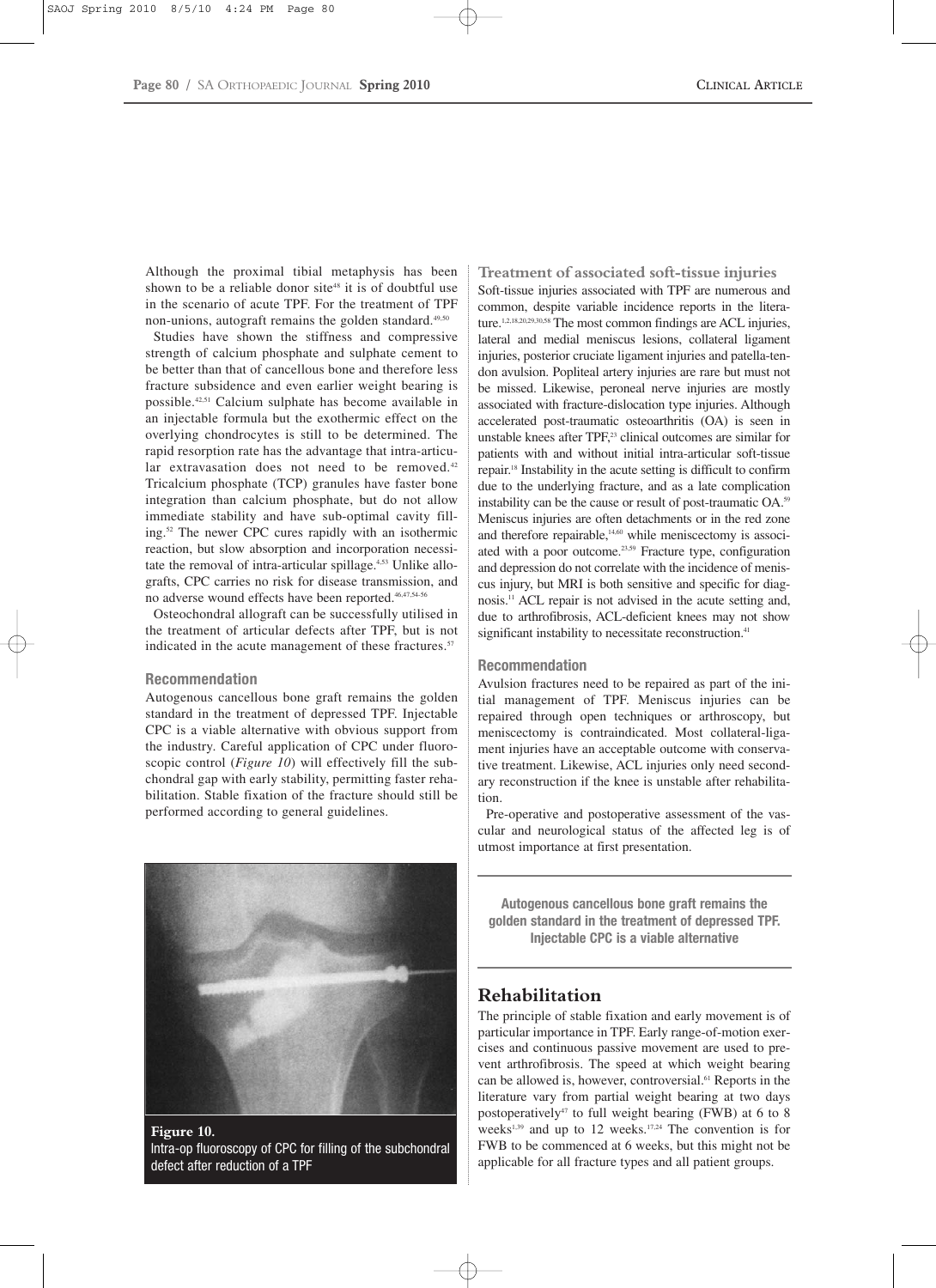#### **Recommendation**

Depression fractures should remain non-weight bearing (NWB) for 6 weeks, unless they are low-energy injuries treated with calcium phosphate cement, in which case partial weight bearing can be allowed as pain permits. High energy, unstable fracture patterns are best kept NWB until signs of union are visible, usually around 8 to 12 weeks postoperatively. Range of motion exercises are best started 10 to 14 days postoperatively to allow wound stabilisation.

## **Future developments**

The use of computer-assisted surgery (CAS) to obtain optimal alignment and the role of cartilage regeneration in the treatment of post-traumatic OA are areas of treatment that await further research.

*The content of the article is the sole work of the author. No benefits of any form have been or are to be received from a commercial party related directly or indirectly to the subject of the article.*

#### **References**

- 1. Burri C, Bartzke G, Coldewey J, Muggler E. Fractures of the tibial plateau. *Clin Orthop* 1979; **138**: 84-94.
- 2. Musahl V, Tarkin I, Kobbe P, Tzioupis C, Siska PA, Pape H-C. New trends and techniques in open reduction and internal fixation of fractures of the tibial plateau. *J Bone Joint Surg [Br]* 2009; **91-B**: 426-33.
- 3. Maripuri SN, Rao P, Manoj-Thomas A, Mohanty K. The classification systems for tibial plateau fractures: How reliable are they? *Injury* 2008; **39**:1216-21.
- 4. Bozkurt M, Turanli S, Doral MN, Karaca S, Dogan M, Sesen H, Basbozkurt M. The impact of proximal fibula fractures in the prognosis of tibial plateau fractures: a novel classification. *Knee Surg Sports Traumatol Arthrosc* 2005; **13**: 323-8.
- 5. Murphy WM, Leu D. Fracture classification: biological significance. In: Ruedi TP, Murphy WM (eds). *AO Principles of fracture management.* Thieme; 2000: 46-53.
- 6. Schatzker J, McBroom R. The tibial plateau fracture: The Toronto experience 1968-1975. *Clin Orthop* 1979; **138**: 94- 104.
- 7. Wicky S, Blaser PF, Blanc CH, Leyvraz PF, Schnyder P, Meuli RA. Comparison between standard radiology and spiral CT with 3D reconstruction in the evaluation, classification and management of tibial plateau fractures. *Eur Radiol* 2000; **10**: 1227-32.
- 8. Walton NP, Harish S, Roberts C, Blundell C. AO or Schatzker? How reliable is classification of tibial plateau fractures? *Arch Orthop Trauma Surg* 2003; **123**: 396-8.
- 9. Hu Y-L, Ye F-G, Ji A-I, Qiao G-X, Liu H-F. Three-dimensional computer tomography imaging increases the reliability of classification systems for tibial plateau fractures. *Injury* 2009; **40**: 1282-5.
- 10. Mui LW, Engelsohn E, Umans H. Comparison of CT and MRI in patients with tibial plateau fracture: can CT findings predict ligament tear or meniscal injury? *Skeletal Radiol* 2007; **36**: 145-51.
- 11. Mustonen AOT, Koivikko MP, Lindahl J, Koskinen SK. MRI of acute meniscal injury associated with tibial plateau fractures: Prevalence, type, and location. *AJR* 2008; **191**: 1002- 1009.
- 12. Jacofsky DJ, Haidukewych GJ. Tibial Plateau Fractures. In: Scott WN. *Insall & Scottsurgery of the knee.* Churchill Livingstone: Elsevier; 2006: 1133-46.
- 13. Hall JA, Beuerlein MJ, McKee MD, and the Canadian Orthopaedic Trauma Society. Open reduction and internal fixation compared with circular fixator application for bicondylar tibial plateau fractures surgical technique. *J Bone Joint Surg [Am]* 2009; **91** Suppl 2 (part 1): 74-88.
- 14. Hung S, Chao E-K, Chan Y-S, Yuan L-J, Chung P C-H, Chen C-y, Lee MS, Wang C-J. Arthroscopically assisted osteosynthesis for tibial plateau fractures. *J Trauma* 2003; **54**: 356-63.
- 15. Ali AM, El-Shafie M, Willet KM. Failure of fixation of tibial plateau fractures. *J Orthop Trauma* 2002; **16**: 323-9.
- 16. Mahadeva D, Costa ML, Gaffey A. Open reduction and internal fixation versus hybrid fixation for bicondylar tibial plateau fractures: A systematic review of the literature. *Arch Orthop Trauma Surg* 2008; **128**: 1169-75.
- 17. Barei DP, Nork SE, Mills WJ, Coles CP, Henley MB, Benirschke K. Functional outcomes of severe bicondylar tibial plateau fractures treated with dual incisions and medial and lateral plates. *J Bone Joint Surg [Am]* 2006; **88-A**: 1713- 21.
- 18. Canadian Orthopaedic Trauma Society. Open reduction and internal fixation compared with circular fixator application for bicondylar tibial plateau fractures. *J Bone Joint Surg [Am]* 2006; **88-A**: 2613-24.
- 19. Chin T Y-P, Bardana D, Bailey M, Williamson OD, Miller R, Edwards ER, Essre MP. Functional outcome of tibial plateau fractures treated with fine-wire fixator. *Injury* 2005; **36**: 1467- 75.
- 20. Delamarter RB, Hohl M, Hopp E. Ligament injuries associated with tibial plateau fractures. *Clin Orthop* 1990; **250**: 226- 33.
- 21. Stevens DG, Beharry R, McKee MD, Waddell JP, Schemitsch EH. The long-term functional outcome of operatively treated tibial plateau fractures. *J Orthop Trauma* 2001; **15**: 312-21.
- 22. Barei DP, Nork SE, Mills WJ, Henley MB, Benirschke SK. Complications associated with internal fixation of high-energy bicondylar tibial plateau fractures utilizing a two-incision technique. *J Ortop Trauma* 2004; **18**: 649-57.
- 23. Papagelopoulos PJ, Partsinevelos AA, Themistocleous GS, Mavrogenis AF, Korres DS, Soucacos PN. Complications after tibia plateau fracture surgery. *Injury* 2006; **37**: 475-84.
- 24. Jiang R, Luo C-F, Wang M-C, Yang T-Y, Zeng B-F. A comparative study of Less Invasive Stabilization System (LISS) fixation and two-incision double plating for the treatment of bicondylar tibial plateau fractures. *The Knee* 2008; **15**: 139- 43.
- 25. Egol KA, Su E, Tejwani NC, Sims SH, Kummer FJ, Koval KJ. Treatment of complex tibial plateau fractures using the less invasive stabilization system plate: clinical experience and laboratory comparison with double plating. *J Trauma* 2004; **57**: 340-6.
- 26. Russel N, Tamblyn P, Jaarsma R. Tibial plateau fractures treated with plate fixation: To lock or not to lock. *Eur J Orthop Surg Traumatol* 2009; **19**: 75-82.
- 27. Karunakar MA, Egol KA, Peindl R, Harrow ME, Bosse MJ, Kellam JF. Split depression tibial plateau fractures: A biomechanical study. *J Orthop Trauma* 2002; **16**: 172-7.